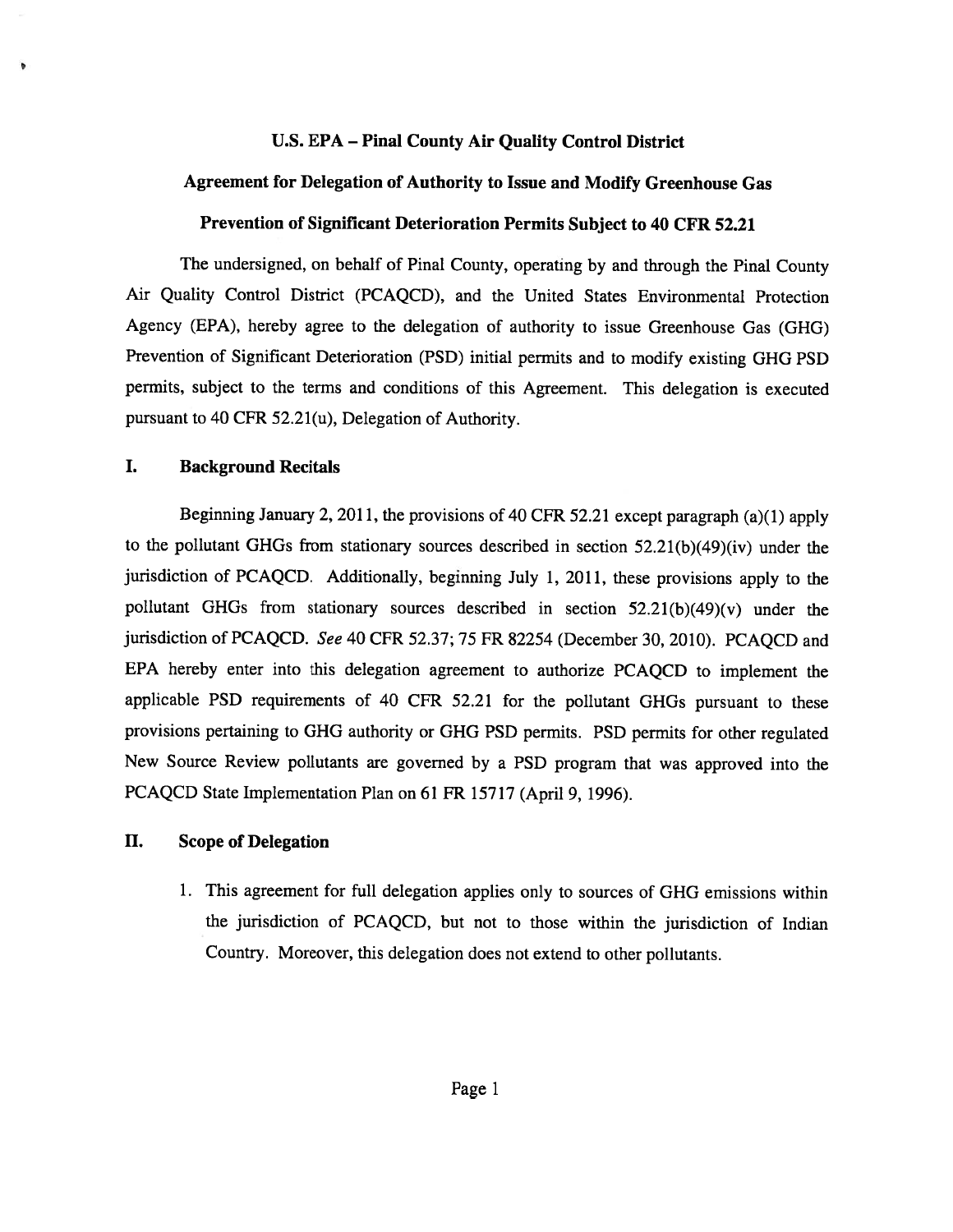2. EPA is responsible for the issuance of PSD permits in Indian Country, under Sections <sup>110</sup> and <sup>301</sup> of the Clean Air Act. This agreemen<sup>t</sup> in no way grants or delegates any authority under the Clean Air Act in Indian Country to PCAQCD.

# III. Applicability

- 1. EPA and PCAQCD have agreed to this delegation of GHG PSD authority to allow PCAQCD to issue initial and modified GHG PSD permits. (Modifications include Administrative Amendments, Major Modifications, and non-Major Modifications.)
- 2. Pursuant to this delegation agreement, PCAQCD shall have primary responsibility for issuing all new and modified GHG PSD permit(s) for sources that emit or potentially emit GHGs.
- 3. This delegation of GHG PSD authority becomes effective upon the date of the signatures of both parties to this Agreement.

# IV. General Delegation Conditions

- 1. PCAQCD shall issue GHG PSD permits under this delegation agreemen<sup>t</sup> in accordance with <sup>40</sup> CFR 52.21 and <sup>40</sup> CFR 124, as amended on or after July 1, 2010, excep<sup>t</sup> as provided herein.
- 2. This delegation extends to any revisions promulgated to 40 CFR 52.21 and 40 CFR 124 relating to regulation of GHGs. The terms "40 CFR 52.21" and "40 CFR 124," as used in the delegation reques<sup>t</sup> and throughout this Agreement, include such regulations as in effect on the date this Agreement is executed and any revisions that are promulgated after that date.
- 3. Upon notification from EPA, PCAQCD will adopt new regulations or directives related to the emissions of GHGs that are necessary to implement any additional requirements pertinent to the GHG PSD program promulgated by EPA, excep<sup>t</sup> that if PCAQCD determines that any such action conflicts with State or local law, or exceeds PCAQCD's authority or ability to fully and satisfactorily carry out such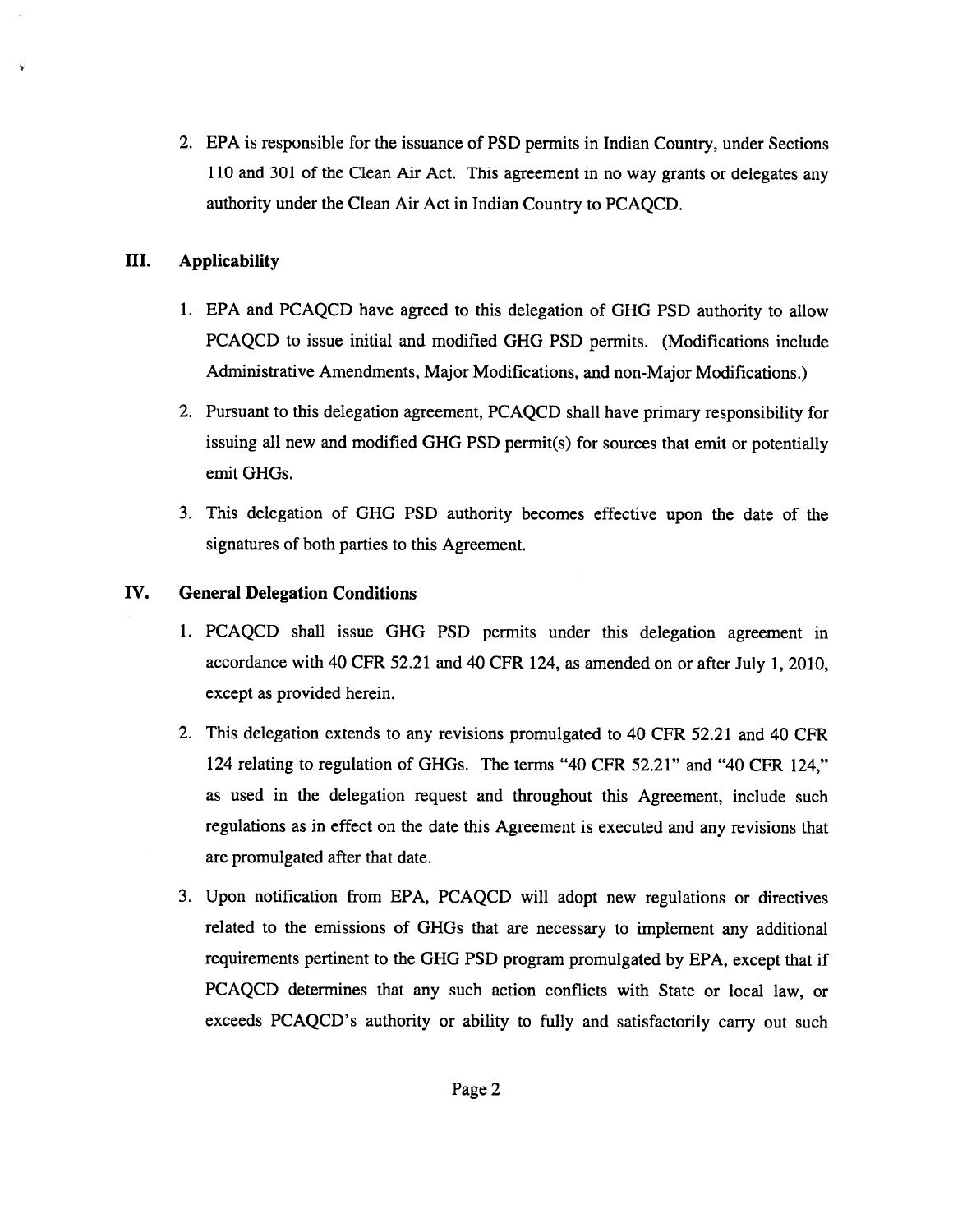responsibilities, PCAQCD will promptly consult with EPA and may, after such consultation, terminate this delegation agreement.

- 4. This delegation may be amended at any time by the formal written agreemen<sup>t</sup> of both PCAQCD and the EPA, including amendments to add, change, or remove terms or conditions of this Agreement.
- 5. EPA may review the GHG PSD permit(s) issued by PCAQCD to ensure that PCAQCD's implementation of this delegation agreemen<sup>t</sup> is consistent with federal GHG PSD regulations for major sources and major modifications (40 CFR 52.21).
- 6. If the EPA determines that PCAQCD is not implementing or enforcing the GHG PSD program in accordance with the terms and conditions of this delegation agreement, the requirements of 40 CFR 52.21, 40 CFR 124 or the Clean Air Act, EPA will promptly consult with PCAQCD, and may, after such consultation, revoke this delegation agreemen<sup>t</sup> in whole or in part. Any such revocation shall be effective as of the date specified in <sup>a</sup> Notice of Revocation to PCAQCD.
- 7. If PCAQCD determines that issuing <sup>a</sup> GHG PSD permit in accordance with the terms and conditions of this agreement, the requirements of 40 CFR 52.21, 40 CFR 124, any other applicable regulations or guidance memorandum, or the Clean Air Act conflicts with State or local law, or exceeds PCAQCD's authority or resources to fully and satisfactorily carry out such responsibilities, PCAQCD may, after consultation with EPA, remand administration of these permits to EPA. Any such remand shall be effective as of the date specified in <sup>a</sup> Notice of Remand to EPA.
- 8. The permit appea<sup>l</sup> provisions of <sup>40</sup> CFR 124, including subpart <sup>C</sup> thereof, pertaining to the Environmental Appeals Board (EAB), shall apply to all appeals to the EAB of GHG PSD permits issued by PCAQCD under this delegation agreement. For purposes of implementing the federal permit appea<sup>l</sup> provisions under this delegation, if there is <sup>a</sup> public comment requesting <sup>a</sup> change in <sup>a</sup> draft preliminary determination or draft permit condition, the final permit issued by PCAQCD shall contain <sup>a</sup> statement that for federal GHG PSD purposes and in accordance with 40 CFR 124.15 and 124.19, (1) the effective date of the permit shall be <sup>30</sup> days after the date of the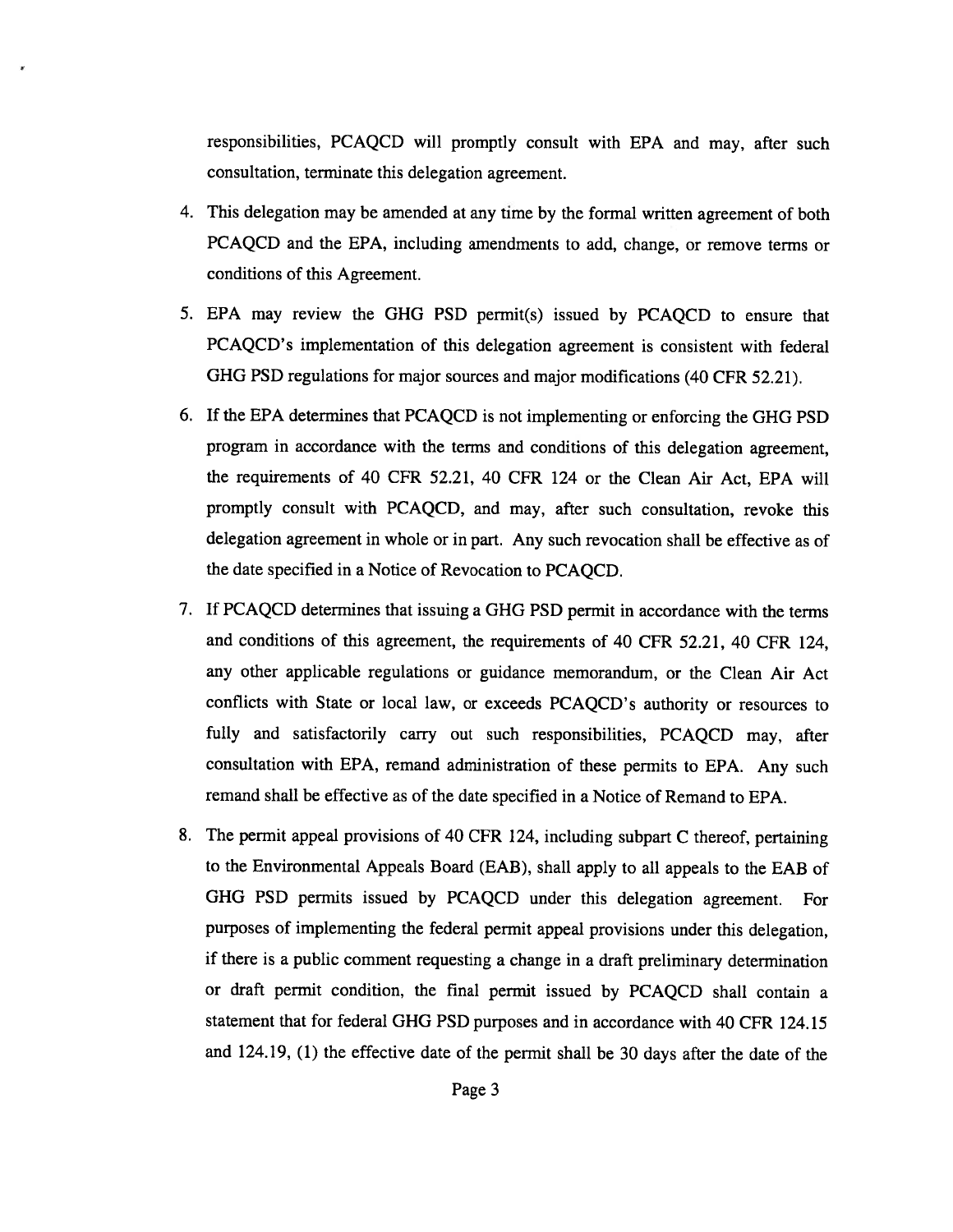final decision by PCAQCD to issue, modify, or revoke and reissue the permit; and (2) if an appeal is made to the EAB, the effective date of the permit shall be suspended until such time as the appeal is resolved. Failure by PCAQCD to comply with the terms of this paragraph shall render the subject permit invalid for PSD purposes.

## V. Communications Between EPA and PCAQCD

PCAQCD and EPA will use the following communication procedures:

- 1. PCAQCD will forward to EPA copies of (1) the findings related to the GHG PSD application, (2) the justification for PCAQCD's preliminary determination, (3) the draft permit and (4) all public notices required by 40 CFR 124. Such copies shall be provided at or prior to the beginning of the public comment period for each GHG PSD preliminary determination. Such preliminary determinations will include GHG PSD permit modifications and amendments.
- 2. EPA will provide comments on preliminary GHG PSD determinations to PCAQCD prior to the close of the public comment period.
- 3. Nothing in this Delegation Agreement shall be construed to limit EPA's authority to comment on or object to <sup>a</sup> permit based upon deficiencies relating to the implementation of GHG PSD requirements during the 45-day review period under title V of the Act.
- 4. PCAQCD will forward to EPA copies of the final action on each GHG PSD permit application at the time of issuance, as well as copies of substantive public comments.
- 5. PCAQCD will send to EPA <sup>a</sup> copy of each GHG PSD non-applicability determination that is based on <sup>a</sup> netting analysis, within 30 days of such determination, before public notice (when applicable), or before the permit is issued; whichever is earliest. All such determinations must be accompanied by a written justification.

#### VI. EPA Policies Applicable to PSD Review

1. All GHG PSD BACT determinations for GHGs will be based on <sup>a</sup> "top-down" BACT analysis. EPA will consider as deficient any BACT analysis that does not begin with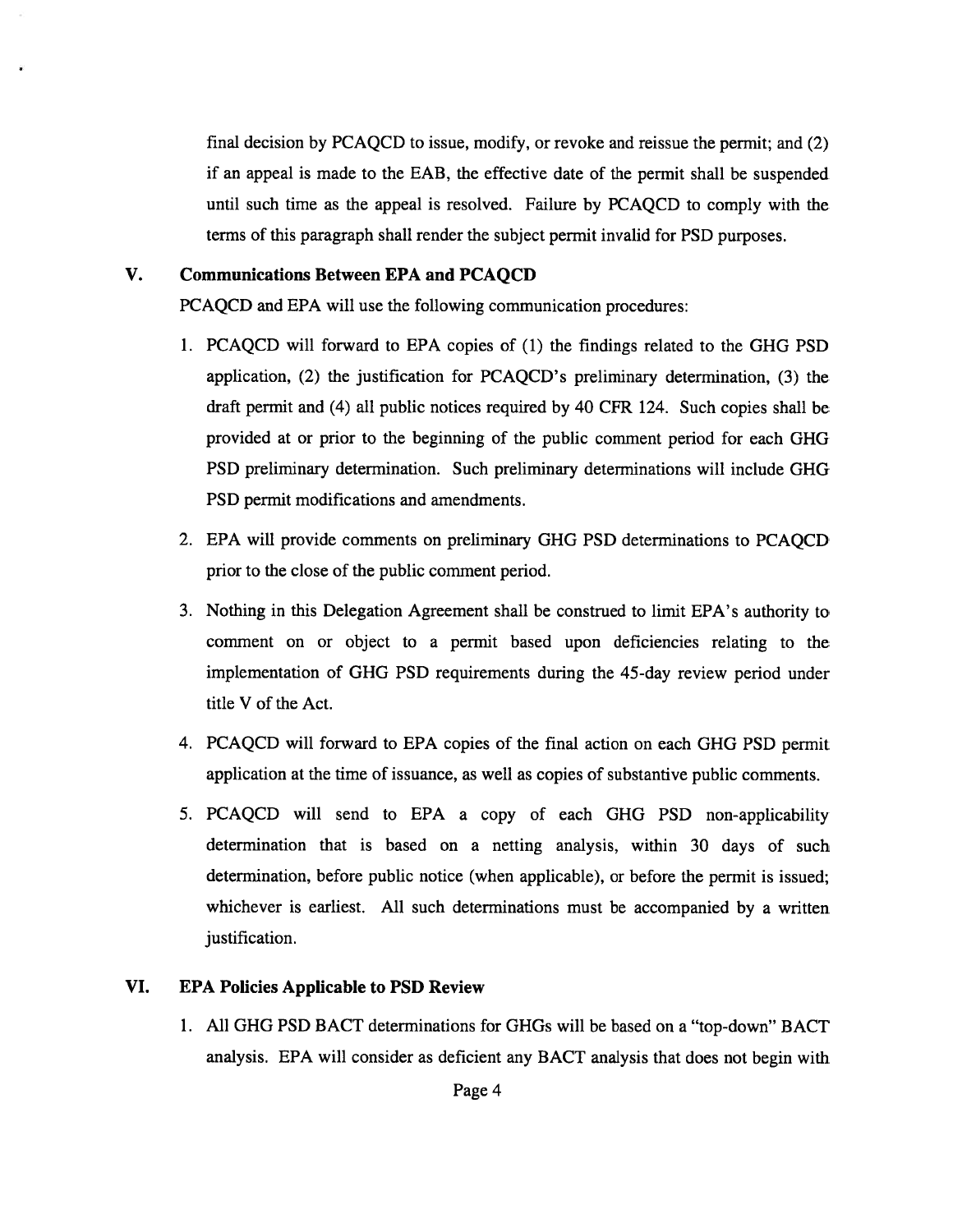the most stringent control options available for that source category. The BACT analysis should include, as appropriate, <sup>a</sup> review of the collateral economic, energy, and environmental impacts of the proposed control technologies, such as the toxic effects of unregulated pollutants.

- 2. PCAQCD will consult with the appropriate Federal, State and local land use agencies prior to issuance of <sup>a</sup> GHG PSD permit preliminary determination. Specifically, PCAQCD shall:
	- a. Notify the appropriate Federal Land Manager (FLM) within 30 days of receipt of <sup>a</sup> GHG PSD permit application. If the proposed project will potentially impact <sup>a</sup> Class I area, notify the appropriate Federal Land Manager (FLM) no later than 60 days prior to issuing <sup>a</sup> public notice for the project.
	- b. Consult with the appropriate State and local agencies primarily responsible for managing land use as provided in 40 CFR  $52.21(u)(2)(i)$  prior to making any preliminary or final determination under this Delegation Agreement.
- 3. a. In order to assist EPA in carrying out its non-delegable responsibilities, if any, under the Endangered Species Act (ESA), PCAQCD shall:
	- i. Ensure that, upon receipt of <sup>a</sup> GHG PSD permit application, <sup>a</sup> copy is forwarded to EPA.
	- ii. Notify applicants of the potential need for consultation between EPA and FWS if the project may affect <sup>a</sup> federally-listed threatened or endangered species or the designated critical habitat of such species.
	- iii. Refrain from issuing <sup>a</sup> final GHG PSD permit until EPA has notified PCAQCD that EPA has satisfied its obligations, if any, under the ESA.
	- b. Upon receipt of <sup>a</sup> reques<sup>t</sup> for <sup>a</sup> status update by PCAQCD and as otherwise deemed appropriate by EPA, EPA shall provide PCAQCD with <sup>a</sup> status update on the ESA consultation. Appropriate times may include when EPA has (1) not received necessary information from the project applicant, (2) determined that the ESA consultation process will extend beyond the end of the public comment period on the GHG PSD preliminary determination, (3) determined that its ESA obligations are fulfilled, or (4) determined that new facts or circumstances require re-initiation of consultation before the final PSD permit can be issued.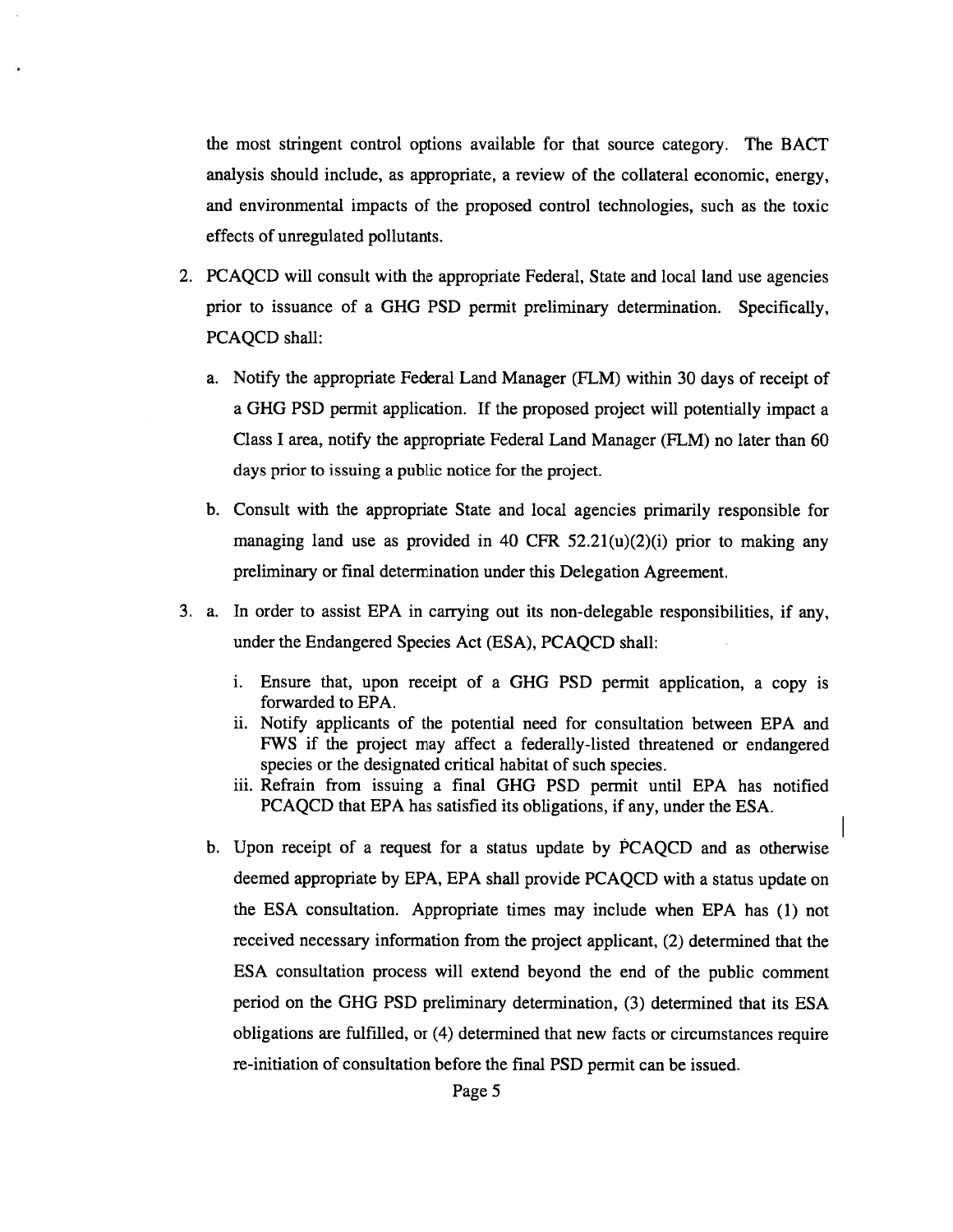c. Nothing in this paragraph alters EPA's obligations under the ESA.

# VII. Permits Implementation

- 1. PCAQCD shall reques<sup>t</sup> and follow EPA guidance on any matter involving the interpretation of Sections 160-169 of the Clean Air Act or <sup>40</sup> CFR 52.21, relating to applicability determinations, GHG PSD permit issuance and enforcement.
- 2. Nothing in this Delegation Agreement authorizes PCAQCD to waive any applicable GHG PSD requirements.
- 3. PSD permits for new and modified sources of GHGs must include, as specified in Attachment A, appropriate provisions to ensure permit enforceability. Permit conditions shall, at <sup>a</sup> minimum, contain reporting requirements on initiation of construction, start-up, and source testing and continuous emissions monitoring systems (CEMS) (where applicable). In all cases where tests are required, the test methods shall be specified. In all cases where CEMS are required, appropriate testing and reporting requirements shall be included. Upset/breakdown and malfunction conditions shall be included in all permits.
- 4. When any conditions of <sup>a</sup> GHG PSD permit are incorporated into <sup>a</sup> Title <sup>V</sup> permit, PCAQCD shall clearly identify GHG PSD as the basis for those conditions.

# VIII. Permit Enforcement

- 1. The primary responsibility for enforcement of the GHG PSD regulations rests with PCAQCD. PCAQCD will enforce the provisions of the GHG PSD program excep<sup>t</sup> in those cases where PCAQCD rules or policy are more stringent. In that case, PCAQCD may elect to implement the more stringent requirements.
- 2. Nothing in this delegation agreemen<sup>t</sup> shall prohibit EPA from enforcing the GHG PSD provisions of the Clean Air Act, <sup>40</sup> CFR 52.21 or any GHG PSD permit issued by PCAQCD pursuan<sup>t</sup> to this agreement.
- 3. In the event that PCAQCD is unwilling or unable to enforce <sup>a</sup> provision of this delegation agreemen<sup>t</sup> with respec<sup>t</sup> to <sup>a</sup> source subject to the GHG PSD regulations,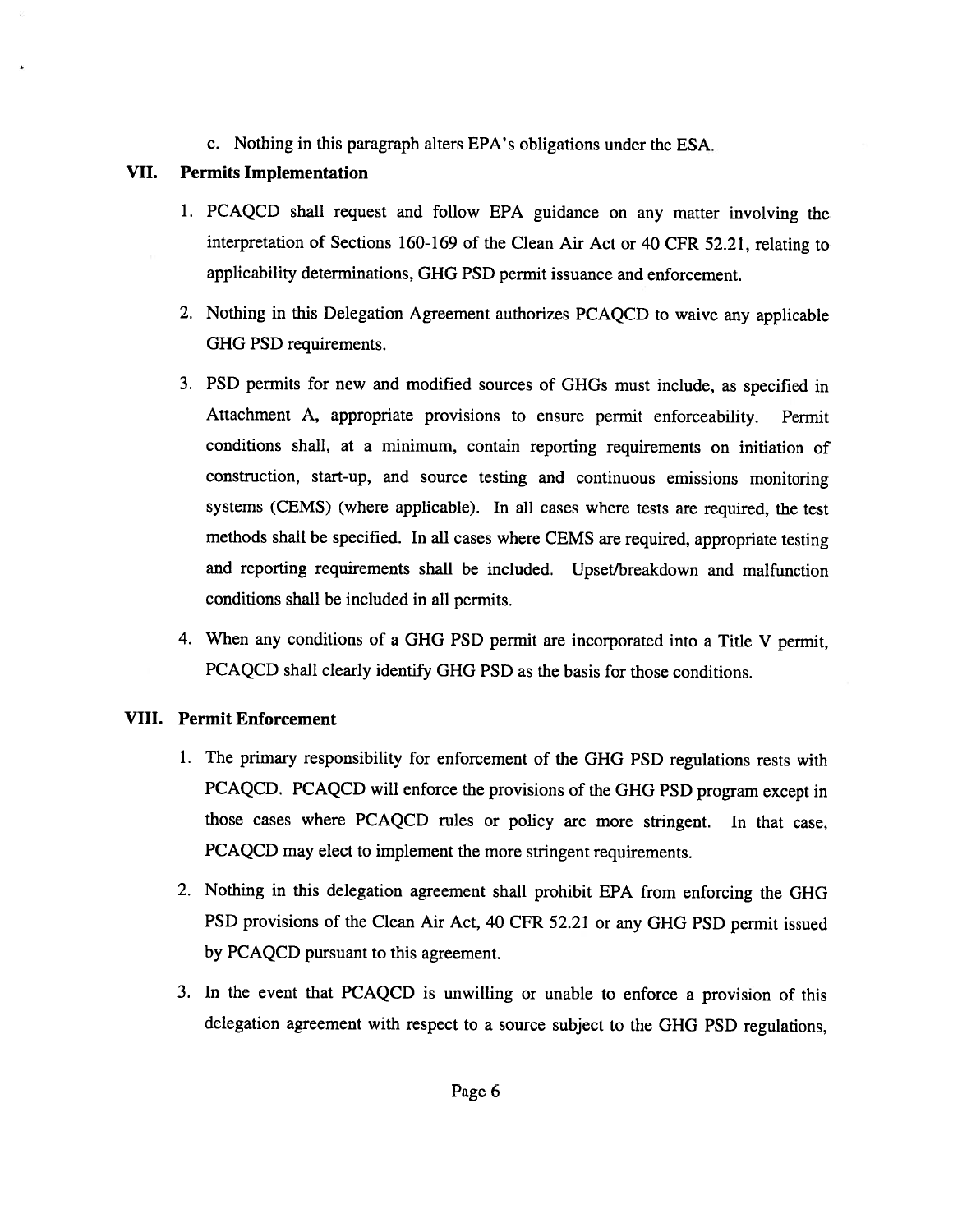PCAQCD will immediately notify the Air Division Director. Failure to notify the Air Division Director does not preclude EPA from exercising its enforcement authority.

 $10.201$ Date Pete Rios



Chairman Pinal County Board of Supervisors

Sheri Cluff Jeri Cly

Clerk of the Board Pinal County Board of Supervisors

Approved as to form:

 $710,2011$ 

James P. Walsh Pinal County Attorney

Deborah Jordan Director. Air Division U.S. EPA, Region IX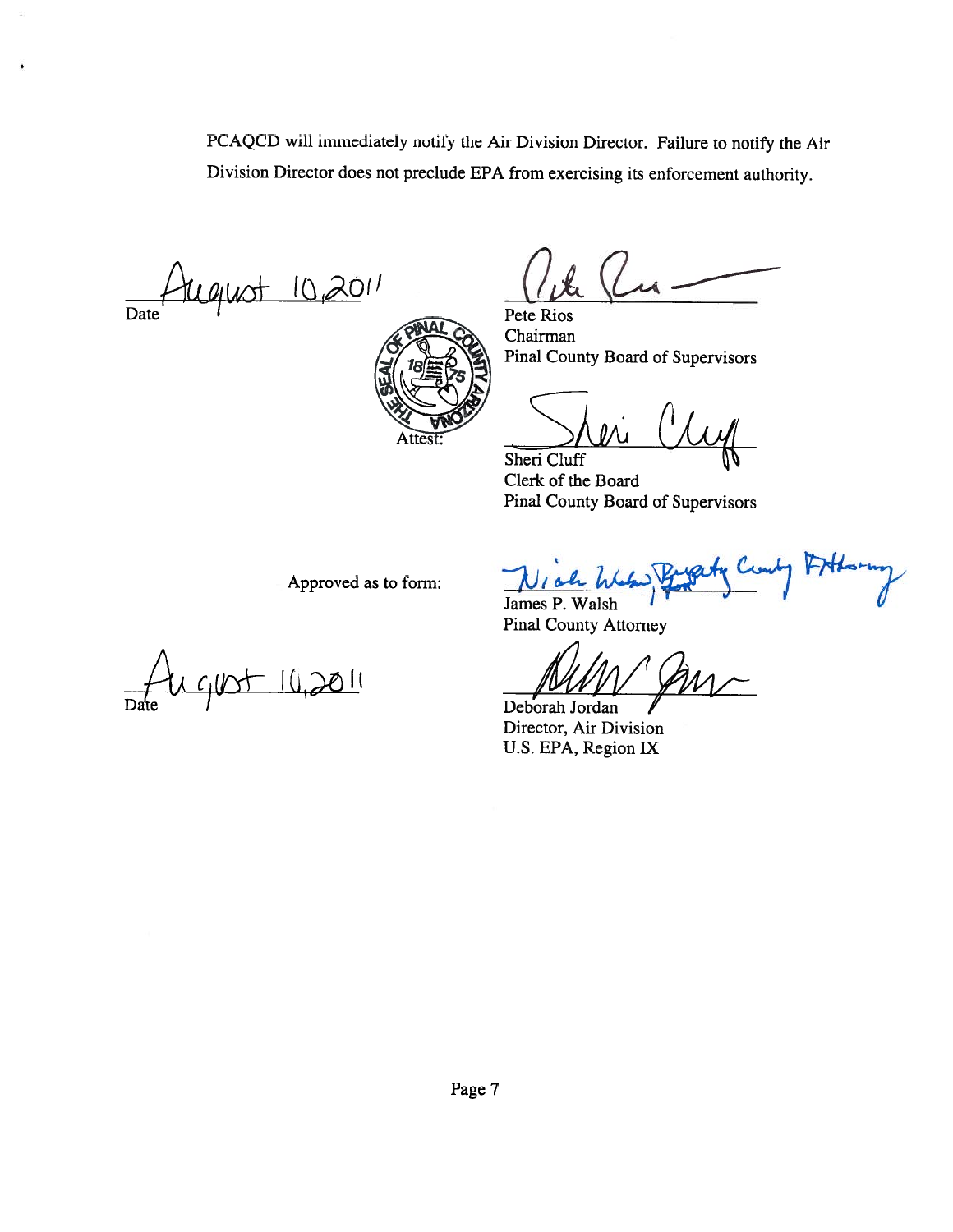## ATTACHMENT A

All GHG PSD permits for new and modified sources, where applicable, shall contain for GHGs:

- 1. Identification of all points of emission, both stack and fugitive.
- 2. Specification of <sup>a</sup> numerical emission limitation for each point of emission in terms of mass rate or concentration limitations or appropriate work practice standards. If emission testing based on <sup>a</sup> numerical emission limitation is infeasible, the permit may instead prescribe <sup>a</sup> design, operational, or equipment standard. Any permits issued without numerical emission limitations must contain conditions which assure that the design characteristics or equipment will be properly maintained or that the operational conditions will be properly performed so as to continuously achieve the assumed degree of control.
- 3. Limitations or factors which were the basis for the air quality impact analysis must be specified (e.g. hours of operation, stack height, materials processed which affect emissions).
- 4. Methods and frequency of determining continued compliance for each point of emission such as from the SIP or if the source is subject to New Source Performance Standards [NSPS] or National Emission Standards for Hazardous Air Pollutants [NESHAPI or explicitly identified if <sup>a</sup> reference method is not used.
- 5. Recordkeeping requirements that enable the agency to ascertain continued compliance, especially where factors such as hours of operation, throughput of materials, sulfur content of fuels, fuel usage, and type or quantity of materials processed are conditions of the permit.
- 6. <sup>A</sup> condition that the permit will expire if construction is not commenced within eighteen (18) months or <sup>a</sup> shorter period.
- 7. <sup>A</sup> condition that the source is responsible for providing sampling and testing facilities at its own expense.
- 8. <sup>A</sup> condition that continuous emission monitoring systems (CEMS) will be used for enforcement purposes.
- 9. Reporting requirements which enable the agency to monitor the following:
	- (a) Progress of source construction including the date by which construction is completed; and